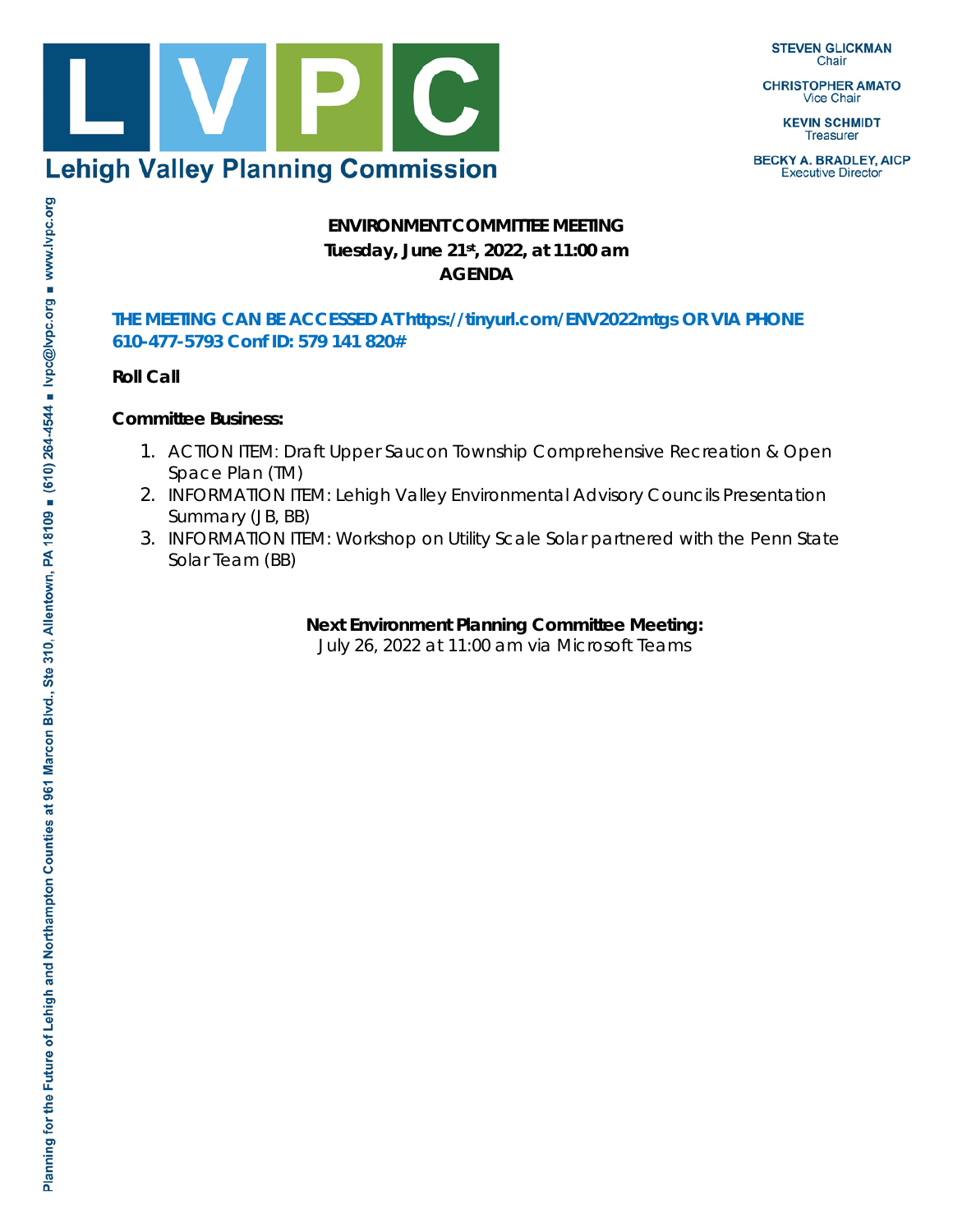**STEVEN GLICKMAN** Chair

**CHRISTOPHER AMATO Vice Chair** 

> **KEVIN SCHMIDT Treasurer**

**BECKY A. BRADLEY, AICP Executive Director** 

**Lehigh Valley Planning Commission** 

June XX, 2022

Ms. Trisha Lang, AICP Director of Community Development Upper Saucon Township 5500 Camp Meeting Road Center Valley, PA 18034

## **RE: Upper Saucon Township Comprehensive Recreation and Open Space Plan**

Dear Ms. Lang:

The Lehigh Valley Planning Commission (LVPC) considered the subject plan at its Environment Committee and Full Commission meetings, pursuant to the requirements of the Pennsylvania Municipalities Planning Code (MPC). Both meetings were virtual, and occurred on:

- LVPC Environment Committee Meeting
	- o June 21, 2022, at 11:00 AM
	- o <https://lvpc.org/meetings.html>
- **LVPC Full Commission Meeting** 
	- o June 23, 2022, at 7:00 PM
	- o <https://lvpc.org/meetings.html>

The Draft Upper Saucon Township Comprehensive Recreation and Open Space Plan is an update to the Township's *Comprehensive Recreation and Open Space Plan for the Saucon Region* adopted in 2006. The Saucon Region Plan included the participation of Lower Saucon Township, but the current update covers only Upper Saucon Township. The Plan's goal is to "Create a sustainable plan for parks, recreation and open space that will provide equitable access and opportunities to all residents while preserving the cherished rural, agricultural and suburban characteristics and valued natural resources that make Upper Saucon Township a unique community." (*FutureLV: The Regional Plan,* of Policy 3.1 'Preserve the natural, recreational, cultural, historical and scenic assets' and Policy 5.3 'Improve access to green space') Based upon our review, we offer the following comments:

The LVPC commends the Township on preparing a thorough plan for its recreation and open space system (*Livable Landscapes*, Goal 2), including components not often provided in park and recreation plans, such as a summary of relevant Township Zoning and SALDO ordinances and a detailed evaluation and results of parcel prioritization for open space preservation. Additional commendation for the following aspects of the Plan:

- **Including parks in adjacent municipalities on the Park Service Area map (page 52), which** may serve residents who are not within the 3-mile service area for the Township's community parks.
- Two of the three multi-use fields at Hopewell Park are located on adjacent school district land and will be open to the public after normal school hours (page 54). This after hours use policy also exists at other school district properties. (*Lehigh County Livable Landscapes*, Goal 2)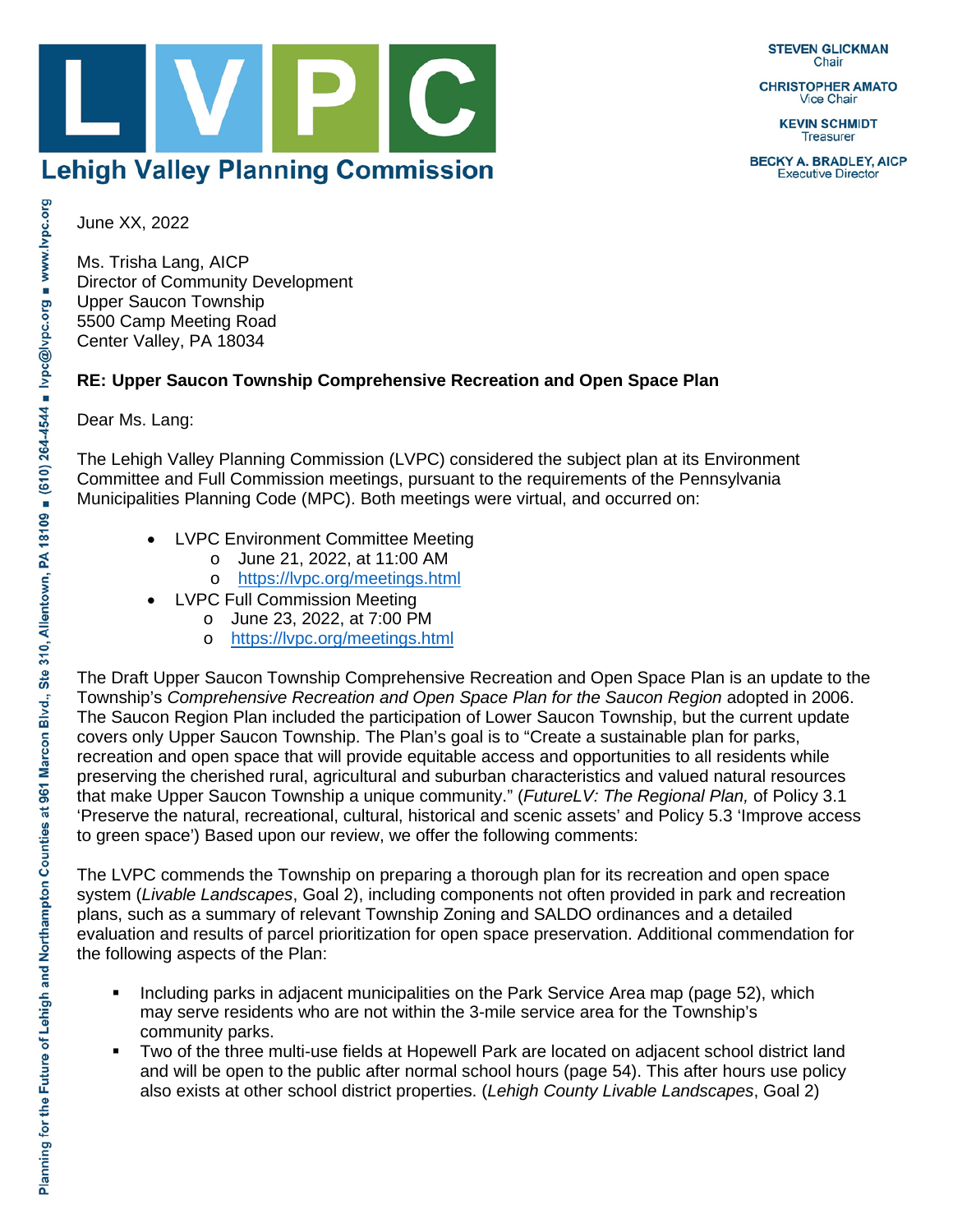- Local parks were evaluated for playground safety and ADA accessibility. Additionally, the Maintenance Department routinely inspects playgrounds for dangerous conditions and performs monthly audits of all structures. (*Lehigh County Livable Landscapes*, of Goal 2
- Park acreage and recreational facilities were evaluated using two comparisons— Comparable Municipalities Summary and National Recreation and Park Association Metrics—and residents were surveyed to determine future park and recreational facility needs. (*Lehigh County Livable Landscapes*, Outdoor Recreation Acreage Guidelines, text and Action Plan)
- Two of the Proposed On- and Off-Road Trails on the Proposed Connections maps advance the *Walk/Roll LV Active Transportation Plan* (of Visionary Bicycle Network Map, #1 and #4).

The Summary of Existing Planning Documents states that the *One Lehigh Valley* "document serves as an update to the *Comprehensive Plan, The Lehigh Valley…2030* adopted in 2005." *FutureLV: The Regional Plan*, adopted in 2019, is the update to the *Comprehensive Plan, The Lehigh Valley…2030*.

According to the Summary of Relevant Township Zoning and SALDO Ordinances, the Township requires riparian buffers for any subdivision or land development. The LVPC recommends that in addition to the land development requirements, the Township preserves and restores riparian buffers on publicly owned land using native vegetation and encourages landowners to install riparian buffers on their own property (*Livable Landscapes,* of Goal 1). Additionally, the Township's ordinances require sidewalks with new developments. The LVPC recommends that text be added to the Connections – Trails and Sidewalks Recommendations and an Action be added to the Implementation Schedule to update the ordinance requirements to require that new developments connect the required sidewalks to any nearby trails (*Livable Landscapes*, of Goal 2).

In the Natural Inventory, Streams section (page 40), the text states that all waterways in the Township are designated Cold-Water Fishes, but the Saucon Creek just west of Lanark Road is designated as High Quality-Cold Water Fishes [\(https://gis.dep.pa.gov/emappa/,](https://gis.dep.pa.gov/emappa/) Regulated Facilities and Related Information, Streams and Water Resources, Water Quality, Designated Use Streams).

The LVPC suggests adding a short text section to discuss scenic resources. Scattered references exist throughout the plan, but a separate section would summarize the information for scenic roadways, South Mountain, the Pennsylvania Highlands Greenway, etc.

In Chapter 3 Recommendations, Historic section, the text states that "…Upper Saucon Township should …strengthen its partnership with the Coopersburg Historical Society and LVPC to identify all the historical sites and document their importance to the Township." A subscription to the Pennsylvania Historical & Museum Commission provides online access to PA-SHARE that would provide the most up-to-date information on historical sites that have been submitted for inclusion on the National Register of Historic Places.

The LVPC suggests adding Natural Heritage Area sites, scenic viewshed or corridor, and the Natural Resources Plan from the *FutureLV: The Regional Plan* to the Parcel Preservation Priority Matrix (page 74).

Update the Financing and Funding section to include information about the earned income tax referendum that passed in November 2021. Additionally, remove the related action from the Implementation Schedule.